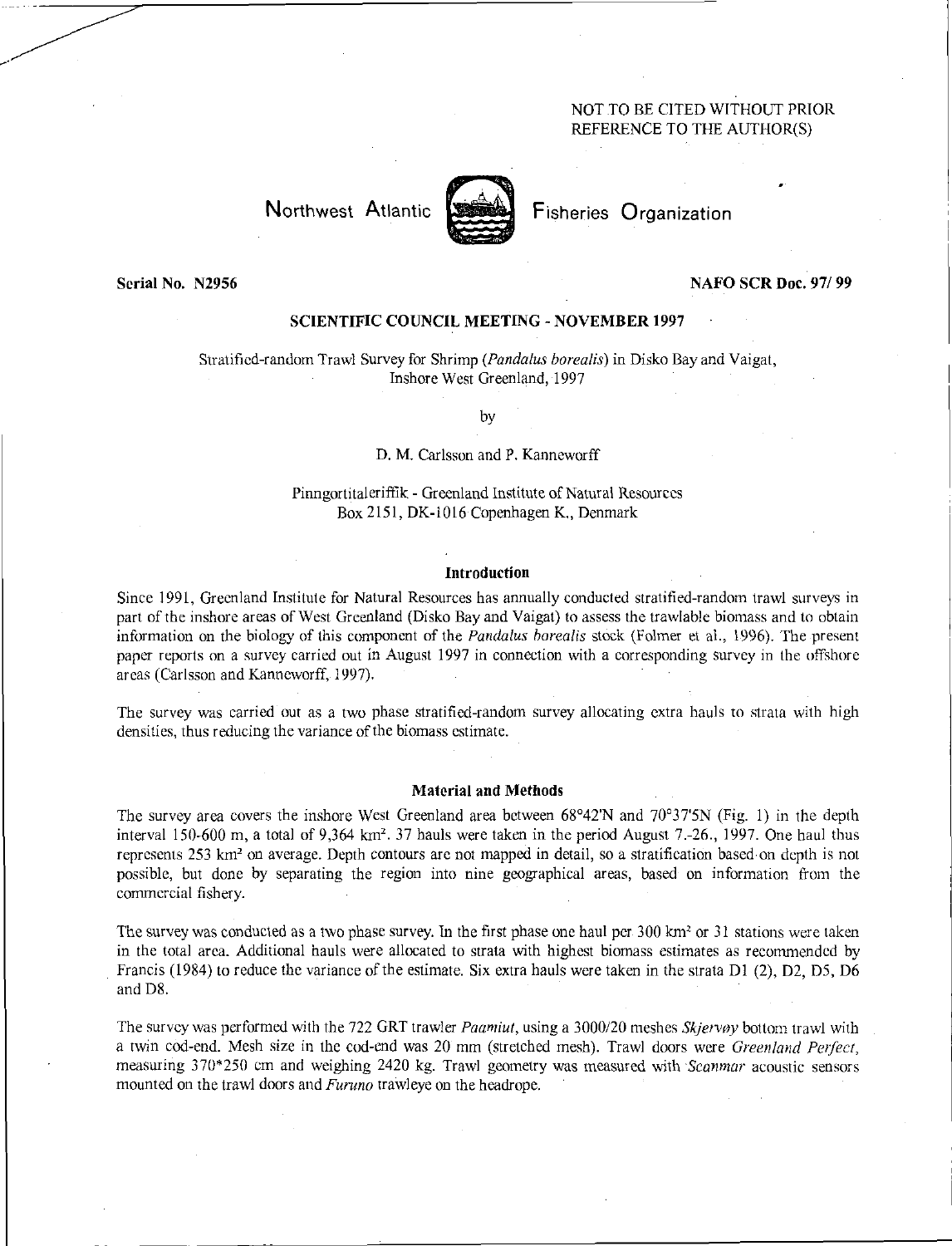Standard towing time was 30 minutes. Trawling was carried out only in the day-time (0900-1900 UTC), to minimize the influence of vertical migrations. The mean wingspread was calculated for each haul, based on information on distance between doors.

Swept area was calculated as the distance *between* starting and ending positions (GPS) multiplied by the mean wingspread.

From each haul a sample of approx. 4 kg of shrimp was taken from the cod-end of the trawl before the catch was sorted and weighed by species. Shrimps were sorted by sexual stage, and oblique carapax length was measured by slide calliper to the nearest 0.1 mm. The samples were weighted by catch and stratum area to obtain estimates of total number of shrimp by sex and length group for each stratum and for the total area.

In a special study age-at-length was reanalysed for the survey area in Disko Bay and Vaigat *(Carlsson,* 1997). Using the new interpretatation, the overall length distribution of shrimp in 1997 was separated in age groups by modal analysis (Macdonald and Pitcher, 1979) after identification of modes by visual inspection of combined length frequencies from survey strata. Results were compared to results from modal analysis of total distributions from 1995 and 1996.

#### Results and Discussion

#### *Biomass estimates*

For the nine strata in the area the trawlable biomass has been estimated based on the average catch per swept area. Table 1 shows the details from this calculation. In total, 48,8 Kt is estimated for this region with approximate 95% confidence limits of ±11,174 tons.

The estimated biomass for 1997 is at the same level as the years before (Table 2, Fig. 2), however, an increase is indicated since the low value in 1993. Some minor changes from *year* to year are observed for the various parts of the area, but on average a high degree of stability is seen despite the large commercial catches taken in this area in recent years (Hvingel et al., 1997). The apparent stability in the biomass is also seen in the commercial catch rates.

#### *Stock composition*

The estimated total numbers of shrimp (billions) in the survey area over the years are as follows:

| Year | males | females | <u>tot</u> al |
|------|-------|---------|---------------|
| 1991 | 5.46  | 1.97    | 7.43          |
| 1992 | 5.55  | 1.55    | 7.10          |
| 1993 | 3.20  | 1.45    | 4.65          |
| 1994 | 4.94  | 1.63    | 6.57          |
| 1995 | 3.99  | 2.08    | 6.06          |
| 1996 | 5.97  | 2.21    | 8.18          |
| 1997 | 8.23  | 1.44    | 9.67          |

While the estimated biomass was relatively stable from 1995 to 1997, the estimated number of shrimp increased in the same years, due to an increase in number of males. Number of females increased slightly from 1995 to 1996, but decreased by about 30% from 1996 to 1997.

Table 3 shows the number of shrimp (males, females and total) by stratum and year in 1995-97. Compared to 1996 number of males increased in 1997 in all strata except in western and central Disko Bay (D3 and D4) and in southern Vaigat (D7). Number of *females* increased in southern, western, and northeastern Disko Bay (Dl, D2, D3, and D6) and decreased in central Disko Bay (D4) and in southern Vaigat (D7). As in earlier years female abundance is still relative high in the Hareø area (D9).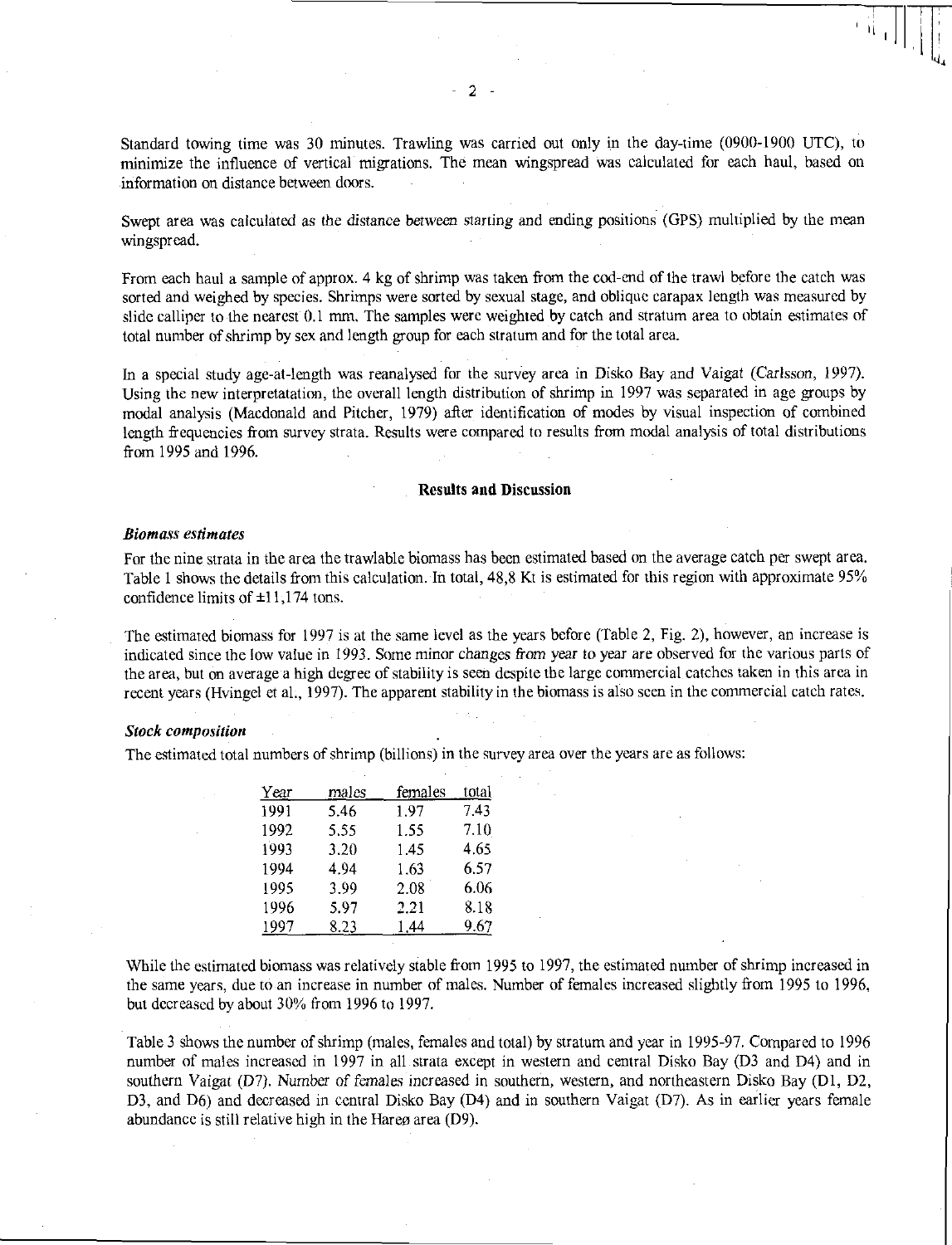Overall length distributions of shrimp from 1992 to 1997 are shown in Fig. 3. Age-at-length analysis has hitherto been based on the theoretical size at age as interpreted in shrimp samples from the Davis Strait (Savard et al. 1994), but based on the progression of a strong year-class from 1996 to 1997 a reanalysis has been undertaken (Carlsson, 1997), and the new interpretation is used here.

Under the new interpretation male modes of age 1 to 5 can be identified at 8.5, 12.5, 16.5, 19.5, and 22.4 mm CL in most years, and the progression of modes can be followed through the years. In 1996 the group of two years old males is significant at 12.5 mm CL, and this 1994 year-class dominates the male group in 1997 at 17 mm CL.

Figures 4a and 4b show the overall length-frequency diStributions by stratum in 1997. The 1994 year class dominates in most strata at 17 mm CL. A mode at 12-13 mm CL show recruitment of the 1995 year class in eastern Disko Bay (strata D5 and D6) and in northern Vaigat (D9). Some recruitment of the 1996 year class is found at 8 mm CL in northern Vaigat.

Table 4 shows mean carapace length and percents-at-age for males, and abundance-at-age for alle shrimp in the survey area from 1995 to 1997. In 1997, the numbers of older males (age 4 and 5) and females (age 6+) are below averages for the three years, while the number of males at age 2 and - especially - age 3 are above. This indicates that the fishery in 1998 will experience smaller mean size of shrimp in the catches, and significant recruitment to the female group will not take place before year 2000, depending heavily on the size of the 1994 year class at that time.

## Conclusions

The estimated biomass for the Disko Bay and Vaigat area is at the same level as in earlier years, and on average the stock seems stable in biomass terms despite large commercial catches in recent years. However, stock composition data indicate smaller mean size of shrimp in the stock, with fewer larger males and females than average. Recruitment prospects for the female group are poor in 1998 and 1999, and significant recruitment to the females can not be expected until year 2000, depending on the fate of the 1994 year-class.

#### References

- Carlsson, D.M., 1997. A new interpretation of-the age-at-length key for shrimp *(Pandalus borealis)* in the Disko area (Disko Bay and Vaigat) in West Greenland (NAFO Subarea 1). NAFO SCR Doc. 97/104, Serial No. N2961.
- Carlsson, D.M. and P. Kanneworff, 1997. Offshore stratified-random trawl survey for shrimp *(Pandalus borealis)*  in NAFO Subarea 0+1, in 1997. NAFO SCR Doc. 97/101, Serial No. N2958.
- Folmer, 0., D.M. Carlsson, C. Hvingel and P. Kanneworff, 1996. Stratified trawl survey for shrimp *(Pandalus borealis)* in Disko Ray and Vaigat, inshore west Greenland 1996. NAFO SCR Doc. 96/112, Serial No. N2809.  $\sim$

Francis, Ft.I.C.C., 1984. An adaptive strategy for stratified random trawl surveys. New Zealand Journal of Marine and Freshwater Research. 1984, (18): pp. 59-71.

Hvingel, C., H. Siegstad and 0. Folmer, 1997. The Greenland fishery for northern shrimp *(Pandalus borealis)* off West Greenland 1970 - 1997. NAFO SCR Doc. 97/98, Serial No. N2955.

Macdonald, P.D.M., and T.J. Pitcher, 1979. Age-groups from size-frequency data: a versatile and efficient method of analysing distribution mixtures. J. Fish. Res. Board Can., 36: 987-1001.

Savard, L., D.G. Parsons, and, D.M. Carlsson, 1994. Estimation of age and growth of northern shrimp *(Pandalus borealis)* in Davis Strait (NAFO Subareas 0+1) using cluster analysis and modal analysis. J. Northw. Atl. Fish. Sci., Vol. 16:64-74.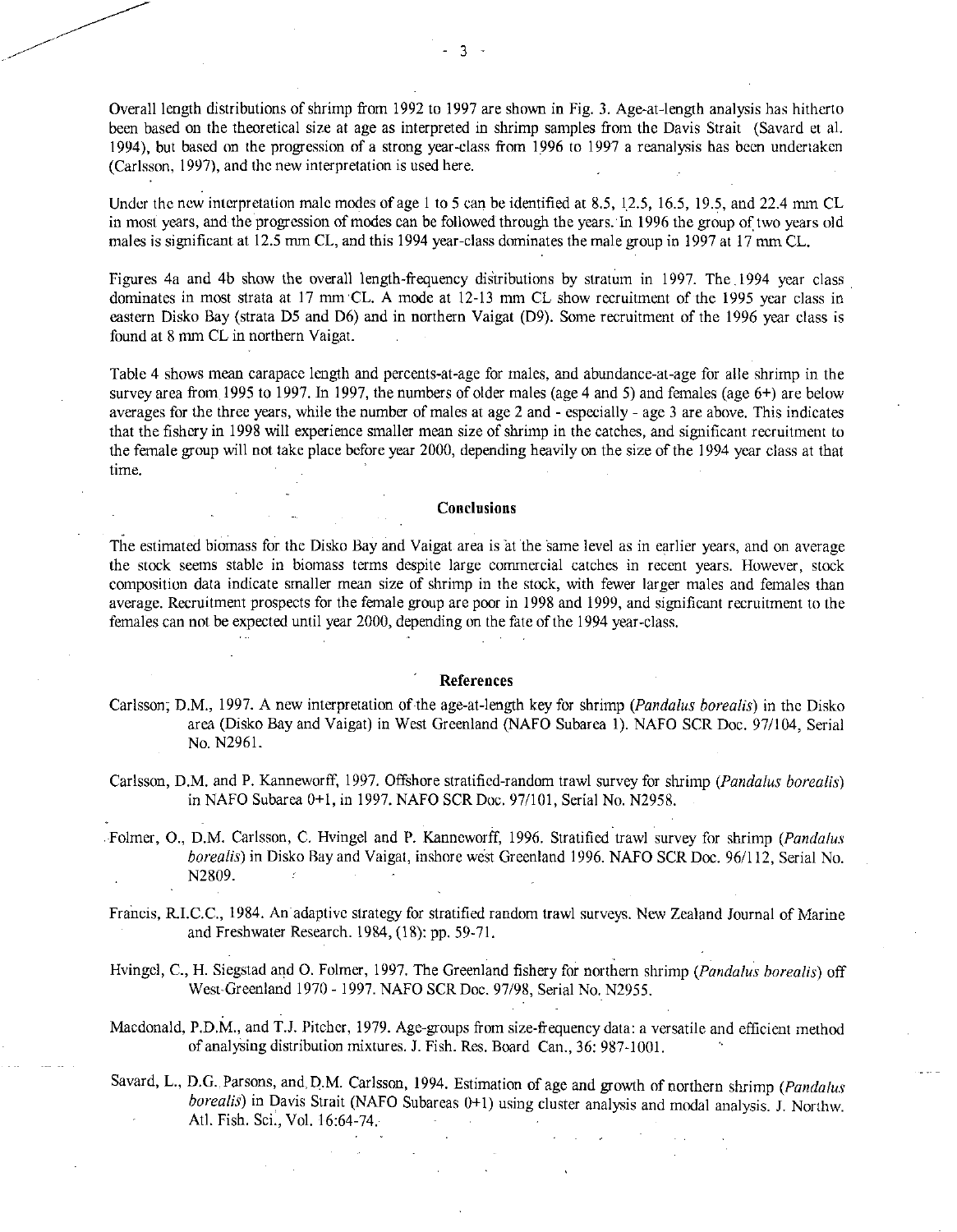| <b>STRATUM</b> | <b>SQKM</b> | <b>TONS</b> | <b>HAULS</b> | <b>STD</b> | <b>STDERR</b> | <b>MIN</b> | <b>MAX</b> |
|----------------|-------------|-------------|--------------|------------|---------------|------------|------------|
| $-D1$          | 819         | 9409.5      | 5            | 9104.6     | $4071.7$ .    | 672        | 23576      |
| D2             | 566         | 3792.8      | 3            | 1214.2     | 701.0         | 2486       | 4886       |
| D <sub>3</sub> | 1124        | 3162.0      | 4            | 4451.9     | 2225.9        | 53         | 9770       |
| D <sub>4</sub> | $-1834$     | 9130.9      | 6            | 2236.2     | 912.9         | 6908       | 12609      |
| D <sub>5</sub> | 612         | 4232.8      | 3            | 470.1      | 271.4         | 3727       | 4656       |
| D <sub>6</sub> | 1014        | 5910.4      | 4            | 1501.6     | 750.8         | 3811       | 7353       |
| D7             | 1447        | 6165.1      | 5            | 2934.1     | 1312.2        | 3565       | 10771      |
| D <sub>8</sub> | 652         | 2921.8      | 3            | 2709.6     | 1564.4        | -531       | 5865       |
| D <sub>9</sub> | 1296        | 41544       | 4            | 3769.2     | 1884.6        | $\theta$   | 7952       |

Table 1. Estimated trawlable biomass and sampling statistics in strata in Disko Bay - Vaigat area, 1997.

Table 2. Biomass estimates (tons) 1991-97 in strata in Disko Bay - Vaigat.

| Stratum        | Sqkm  |       |       |         | <b>Biomass</b> |       |       |       |
|----------------|-------|-------|-------|---------|----------------|-------|-------|-------|
|                |       | 1991  | 1992  | 1993    | 1994           | 1995  | 1996  | 1997  |
| D1             | 819   | 9390  | 3238  | 2595    | 10474          | 5229  | 3688  | 9410  |
| $\mathbf{D2}$  | 566   | 5869  | 1510  | 1765    | 654            | 2339  | 1470  | 3793  |
| D <sub>3</sub> | 1124  | 5667  | 5700  | 1719    | 7459.          | 6572  | 2824  | 3162  |
| D4             | 1834  | 7928  | 13676 | $-7686$ | $7318 -$       | 10534 | 18853 | 9131  |
| D5             | 612   | 892   | 3416  | 2890    | 2558           | 4722  | 3862  | 4233  |
| D <sub>6</sub> | 1014  | 4006  | 5552  | 4717    | 2884           | 2008  | 3177  | 5910  |
| D7             | 1447  | 5298  | 6077  | 3643    | 3995           | 7799. | 16095 | 6165  |
| D8             | 652   | 3264  | 1046  | 2084    | 2573           | 1389  | 794   | 2922  |
| D9.            | 1296  | 5264  | 4953  | 5072    | 3391           | 6467  | 3802  | 4154  |
| Total          | 9364. | 47578 | 45167 | 32169   | 41306          | 47058 | 54565 | 48880 |

Table 3. Estimated no. of shrimp (males, females and total) by stratum in 1995-97.

 $\hat{\mathcal{A}}$ 

| No. of males, millions |  |
|------------------------|--|
|                        |  |
|                        |  |

| ( ear/stratum l | וע     | υz              | υ.           |         | Dυ                           | D6     |                  | D8    | ע      | $\overline{\phantom{a}}$ otal |
|-----------------|--------|-----------------|--------------|---------|------------------------------|--------|------------------|-------|--------|-------------------------------|
| 1995            | 428.81 | 370.01          | 854.7<br>-71 | 795.3   | -441.5                       | 194.   | 414.2            | 49.5  | 437.   | 3985.4                        |
| 1996            | 244.5  | $188.4^{\circ}$ | 603.6        | 1263.5  | $\sim$ $\sim$ $\sim$<br>617. | 686.61 | 1032.7           | 62.7' | 270.8  | 5970.5                        |
| 1997            | 1896.5 | 829.21          | 256.6        | 149.7   | 950.9                        | 757    | 777<br>$\cdot$ 4 | ו בו  | 485.4' | 8234.7                        |
| Mean            | 189.9  | -462. .         | 571.61       | 1069.51 | 670.0                        | 879.3  | 741.4            | 81.3  | 397.9  | 6063.5                        |

No. of females, millions

| Y ear/stratum | ا مما | IJΖ   | D3           | D4    | D5    | D6   | ◡      | D8    | DS    | T <sub>otal</sub> |
|---------------|-------|-------|--------------|-------|-------|------|--------|-------|-------|-------------------|
| '995          | 263.5 | 67.6  | 216.8        | 505.9 | 216.7 | 96.1 | 402.   | 19.3  | 287.8 | 2076.2            |
| 996           | 10.3  | 55.8  | 63.2         | 1027. | 12.5  | 34.5 | 669.7  | 29.3  | 204.2 | 22072             |
| 1997          | 208.1 | 95.6  | 44.9         | 367.9 | 104.4 | 693  | .52.6' | 140.1 | 1553  | 1438.2            |
| Mean          | ا60.6 | 73.01 | $14\sqrt{6}$ | 533.8 | 144.5 | 66.6 | 408.3  | 62.9  | 215.8 | 1907.2            |

|              | Total No. of shrimp, millions |        |         |         |        |        |        |        |        |        |
|--------------|-------------------------------|--------|---------|---------|--------|--------|--------|--------|--------|--------|
| Year/stratum | 1) 1                          | D2     | D3      | D4      | 1)5    | D6     | D7     | 158    | D9     | Total  |
| 1995         | 692.31                        | 437.6  | 1071.51 | [301.2] | 658.01 | 290.2  | 816.7  | 68.8   | 725.3  | 60616  |
| 1996         | 1254.81                       | 244.2  | 666.9   | 2291.2  | 730.21 | 721.   | 1702.5 | 92.0   | 475.01 | 8177.9 |
| 1997         | 2104.6                        | 924.81 | 401.4   | 517.6   | 1055.3 | 1826.5 | 930.1  | 271.81 | 640.3  | 96729  |
| Mean         | 350.61                        | 535.51 | 713.3   | 703.3   | 814.5  | 945.9  | 149.8  | 144.2  | 613.7  | 7970.8 |

 $-4$  -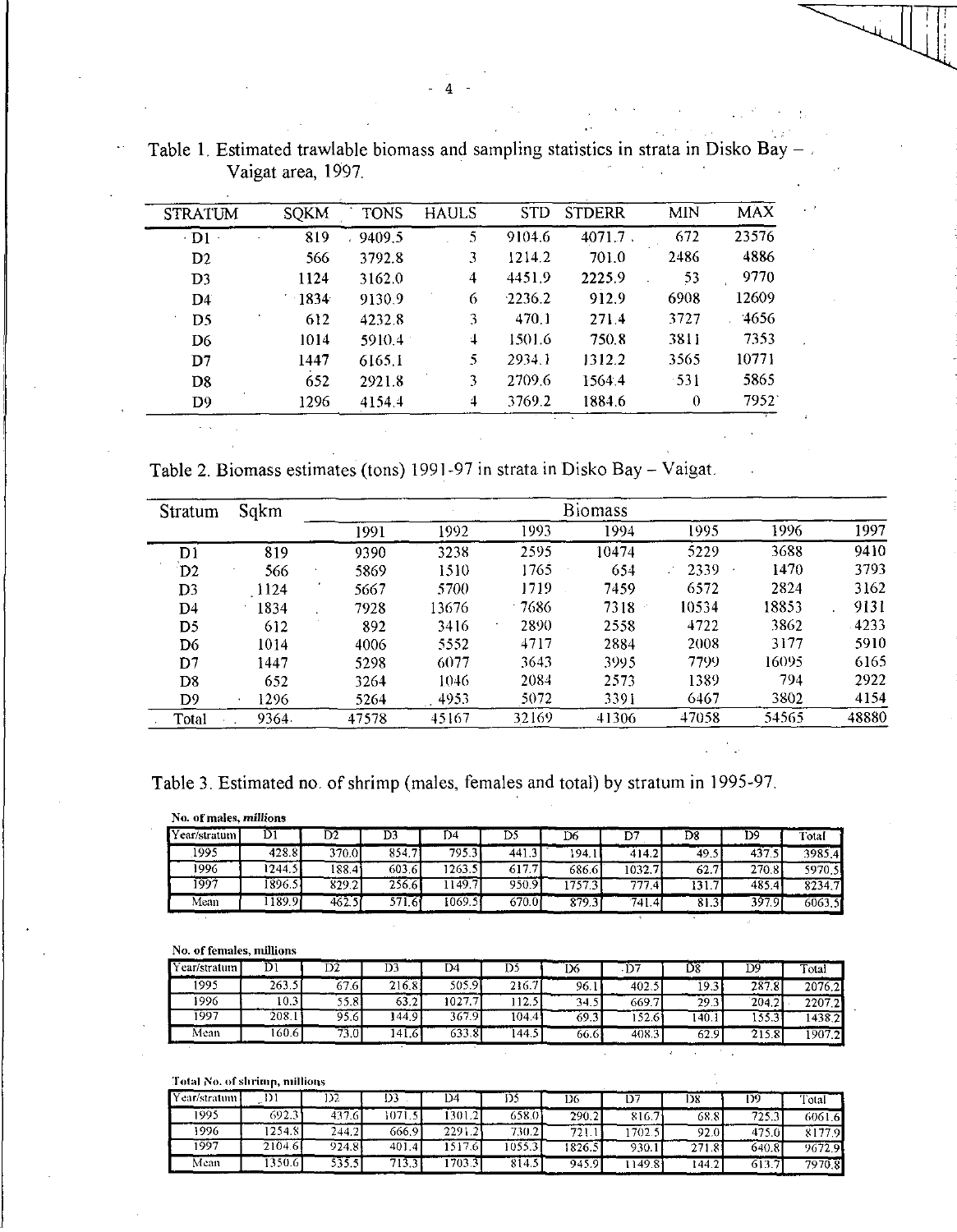| CL, mm | <b>AGE</b> |     |      |         |       |
|--------|------------|-----|------|---------|-------|
| Year   |            |     |      |         |       |
| 1995   |            | 2.6 | 16.2 | ؛ 9     | 22.4  |
| 1996   |            | Z.O | 164  |         | 22.2  |
| 1997   | 0.J        |     |      | -9<br>n | 22.3. |

 $\mathcal{L}^{\mathcal{L}}$ 

Table 4. Carapace length and-percents-at-age for males, and abundance at age for all shrimp in Disko Bay in 1995-1997, based on modal analysis of total length-freqencies for the survey area.

| Proportion | AGE  |           |       |      |      | <b>TOTAL</b> |
|------------|------|-----------|-------|------|------|--------------|
| Year       |      |           |       |      |      | <b>MALES</b> |
| 1995       |      | 0.03      | 0.10  | 0.39 | 0.48 | 3985.5       |
| 1996       |      | 0.25      | 0.19' | 0.20 | 0.36 | 5970.5       |
| 1997       | 0.02 | $_{0.21}$ | 0.44  | 0.13 | 0.20 | 8234.7       |

| <b>Abundance</b> | AGE    |         |        |        |         |        |              |
|------------------|--------|---------|--------|--------|---------|--------|--------------|
| Year             |        |         |        |        |         | $6+$   | <b>TOTAL</b> |
| 1995             | 0.01   | 19.6    | 398.6  | 15543  | 1913.0  | 2076.1 | 6061.6       |
| 1996             | 0.01   | 1492.61 | 1134.4 | 1194.1 | 2149.4  | 2207.3 | 8177.8       |
| 1997             | 164.71 | 1729.31 | 3623.3 | 1070.5 | 1646.91 | 1438.2 | 9672.9       |

5 -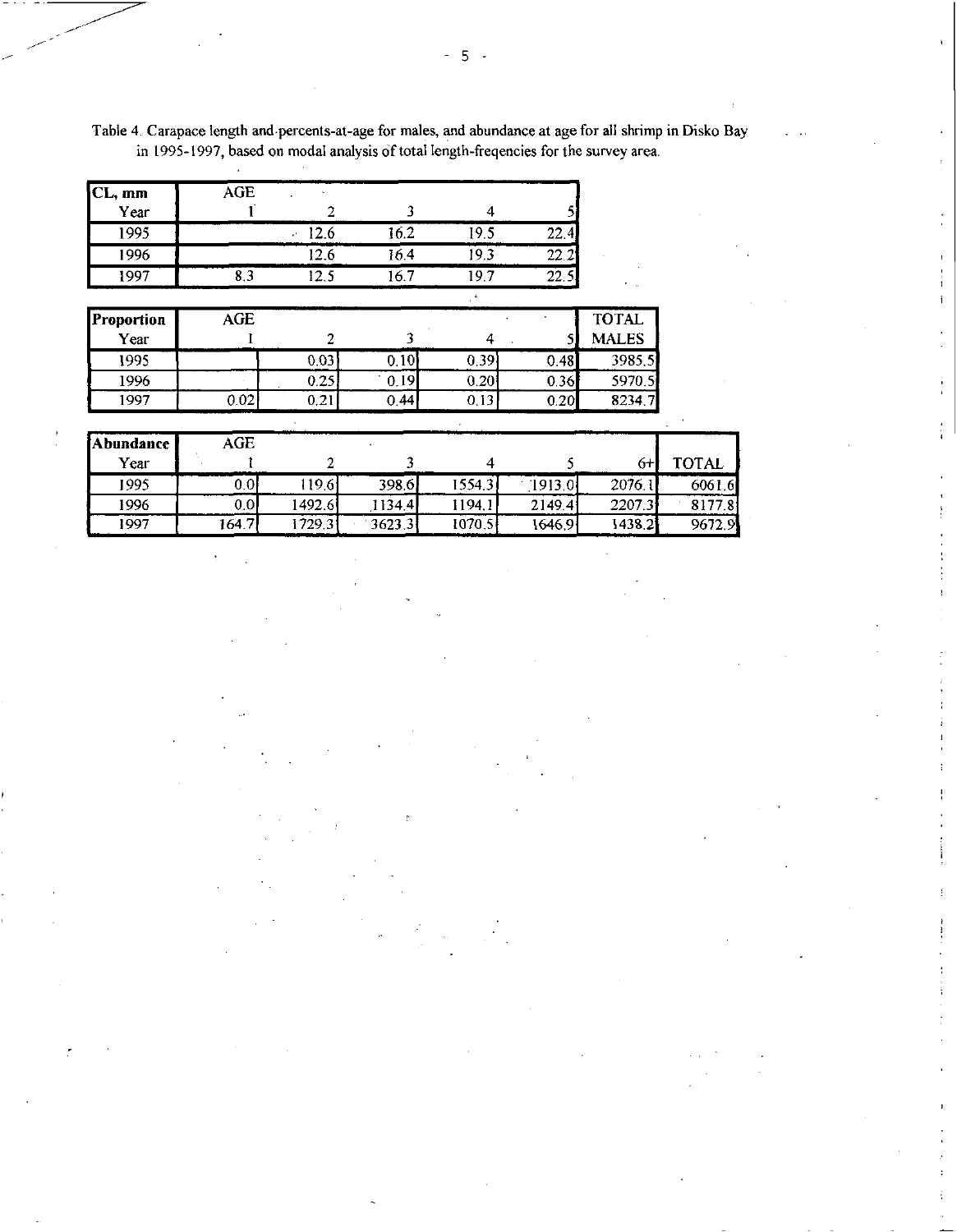

Figure 1. Sampling sites and shrimp densities (kg per km<sup>2</sup> swept area) in the 1997 trawl survey in Disko Bay - Vaigat area.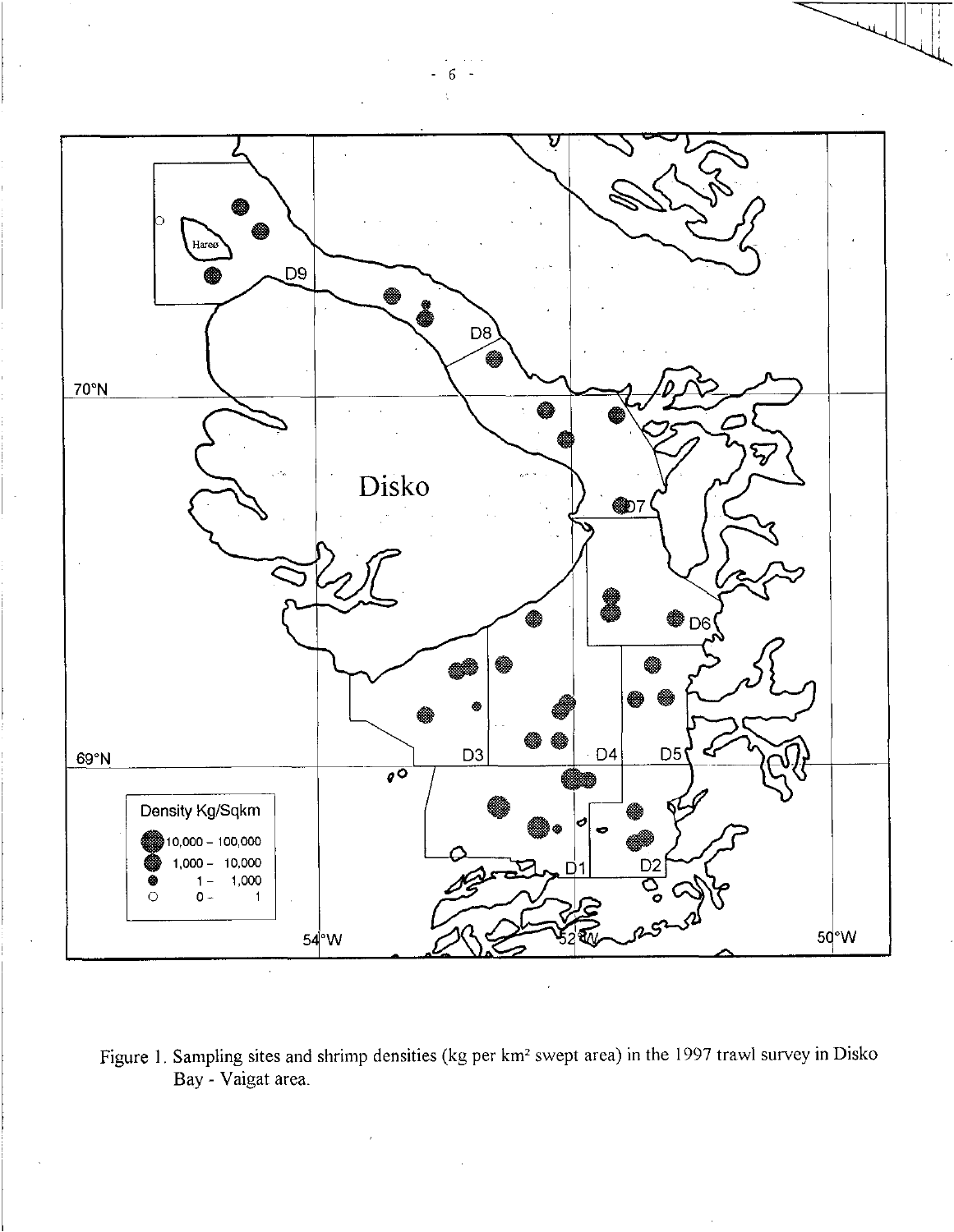

Figure 2. Estimated biomass 1991-97 in different parts of the Disko Bay — Vaigat area. Approximate confidence limits (95%) for the total biomass estimates are also indicated.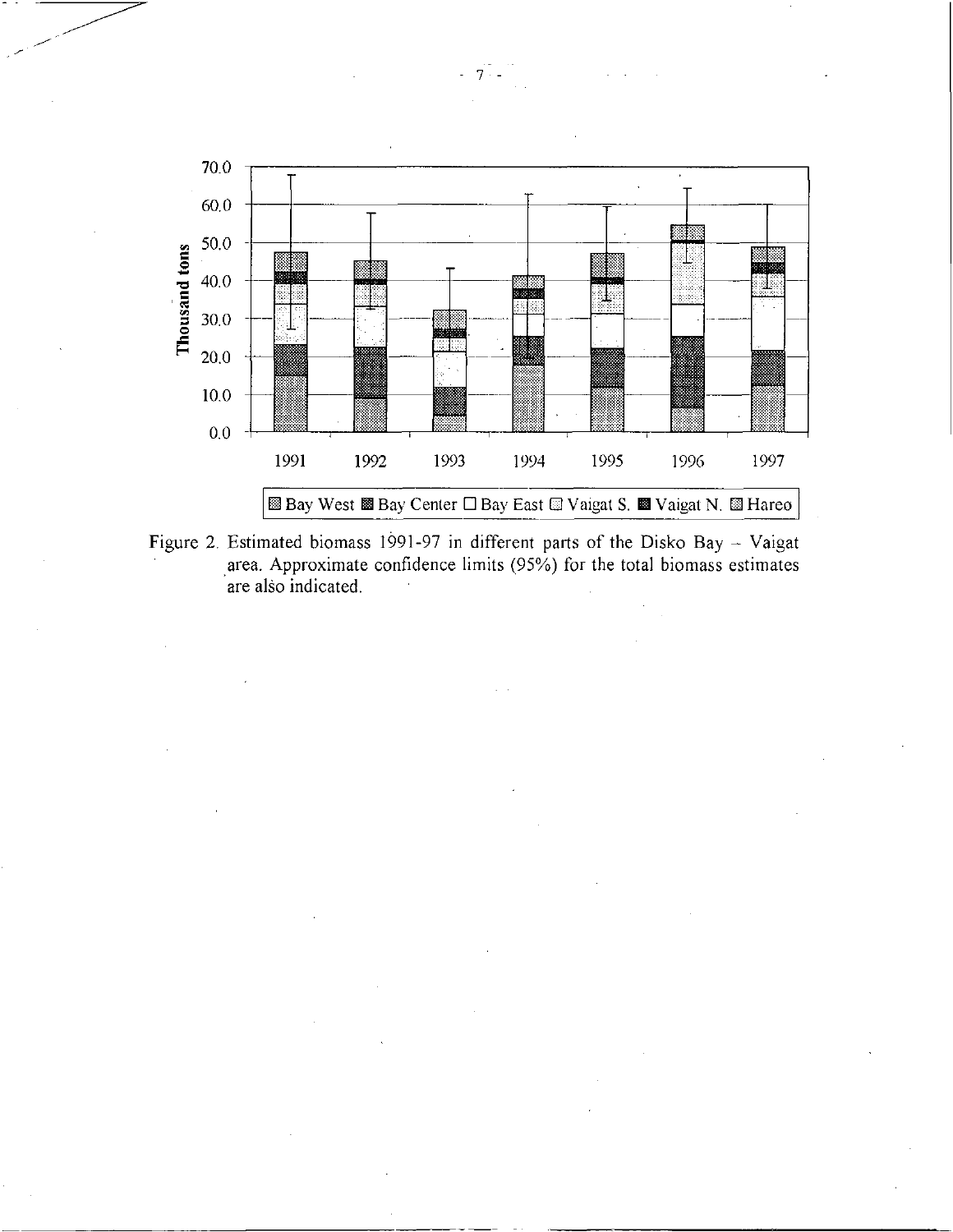

Figure 3. Numbers of shrimp by length group (CL) in total survey area 1992-97 (NB: scale changed for 1997).

\_ 8  $\ddot{\phantom{1}}$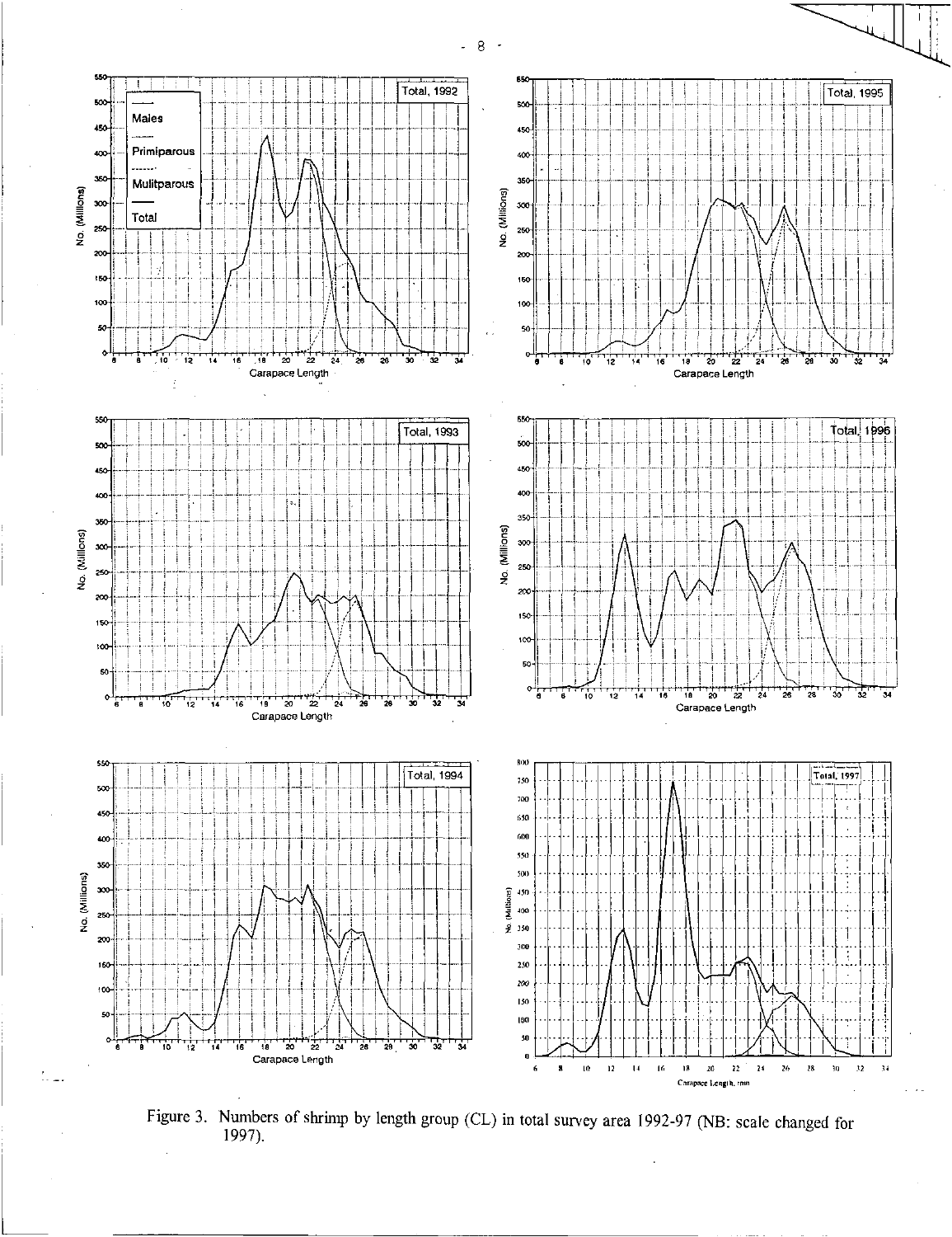$\overline{9}$  $\sim$ 



Figure 4a. Numbers of shrimp by length group (CL) in strata D1-D6 (see Fig. 1).

 $\ddot{\phantom{a}}$